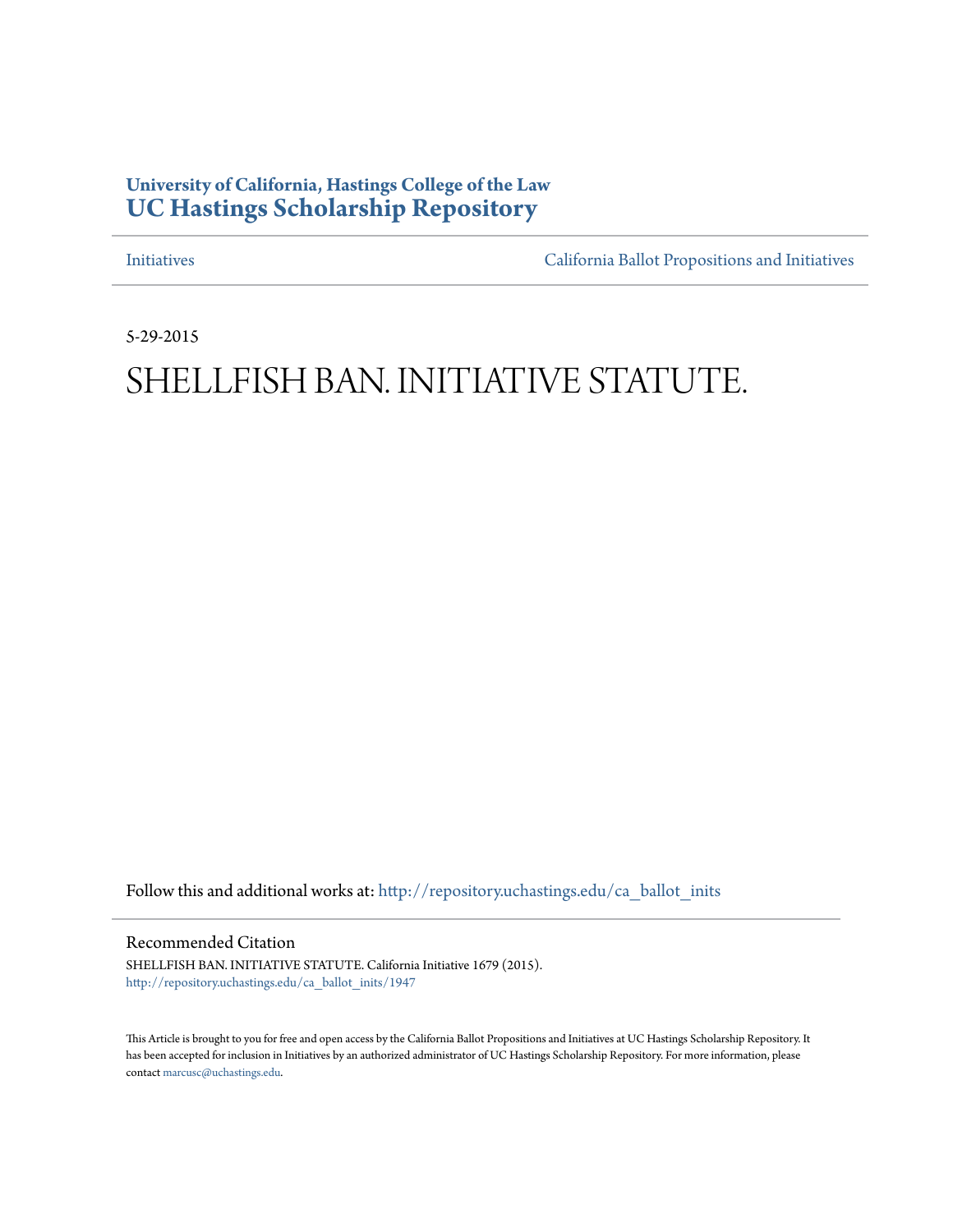**-15-0016** 

March 31, 2015

Initiative Coordinator Office of the Attorney General 1300 I Street, 17th Floor Sacramento, CA 95814

RECEIVEO

## **APR 0 2 2015**

INITIATIVE COORDINATOR . ATIORNEY GENERAL'S OFFICE

Please find enclosed the complete text of the proposed initiative measure ("Shellfish Suppression Act"), a check for \$200 payable to the State of California, and the Initiative certificate.

Please now prepare the circulating title and summary of the chief purpose and points of the proposed measure and advise me of the same at my address given below. We are aggressively working on a funding plan to collect the necessary signatures to bring this measure to the ballot, and we appreciate your efforts toward allowing us to do so.

Best regards,

prec

Joe Decker 1702-L Meridian Ave #212 San Jose, California 95125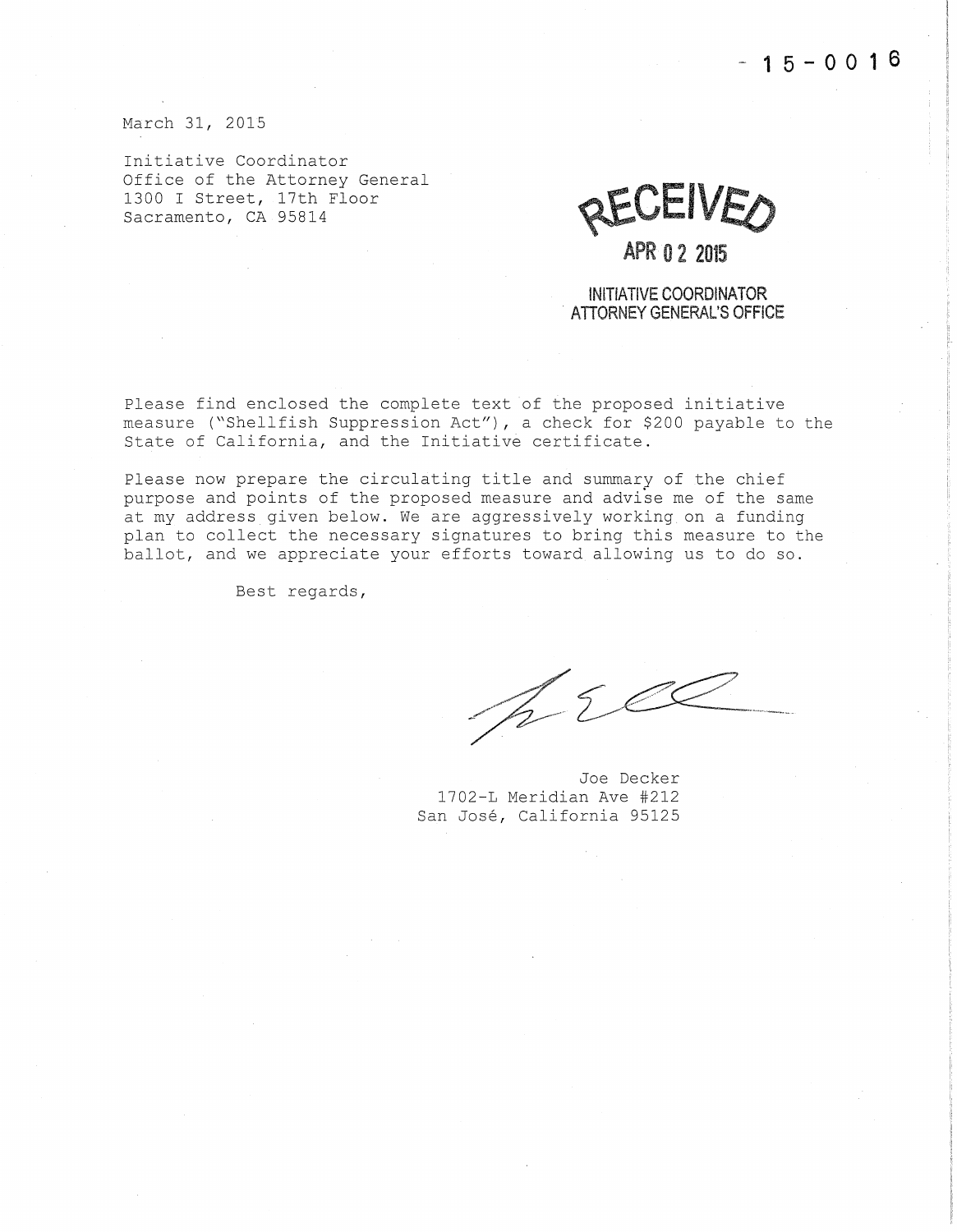## **SHELLFISH SUPPRESSION ACT**

a) Shellfish are a monstrous evil that Almighty God, giver of freedom and liberty, commands us in Leviticus to suppress. They also smell bad.

b) For the purposes of this act, shellfish shall be defined as including crab, lobster, crayfish, shrimp and prawns, in addition to any and all other species identified as shellfish under California's Health and Safety Code as enforced.

c) Any person who willingly consumes or sells shellfish is guilty of a felony, and shall be fined \$666 thousand per occurrence, and/or imprisoned up to 6 years, 6 months, and 6 days.

d) Subdivision (c) of California Penal Code, Section 1192.7 is amended to add "consumption and/or sale of shellfish" onto the list of crimes considered a "serious felony".

d) This law is effective immediately.

e) This law shall be known as "The Shellfish Suppression Act" and be numbered as section 42 in Title 3 of the California Penal Code.

f) All laws in conflict with this law are to that extent invalid.

g) If any provision of this measure or the application thereof to any person or circumstance is held invalid, that invalidity shall not affect other provisions or applications of the measure that can be given effect without the invalid provision or application, and to this end the provisions of this measure are severable.